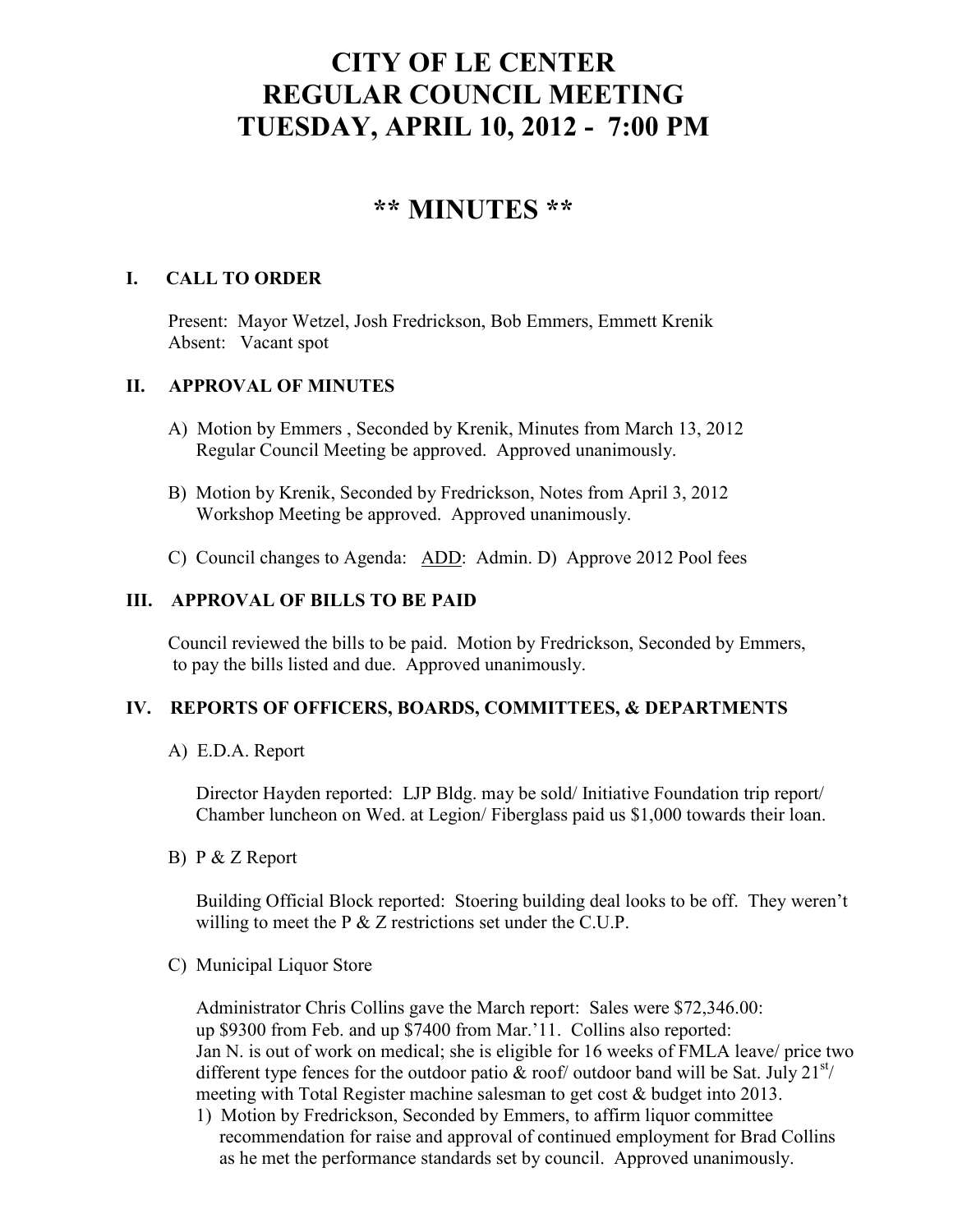D) Police Department

Police Chief Pfarr reported on the police activities for month of March: 104 calls/ 2,839 miles patrolled. Pfarr also reported: down considerably in calls- down slightly for miles patrolled/ April 16-20 is Severe Weather Week/ gave siren procedures.

E) Water, Sewer, Streets, Parks

Public Works Supt. Curt Roemhildt gave the monthly reports:

- Streets- street sweeping done/ cold-mix done/ loader repaired; but broke down again.
- Water- fire hydrants are all flushed.
- $\triangleleft$  Parks- all fields thatched/ North Park will now be used for  $7<sup>th</sup>$  grade baseball.
- Pool- much concrete collar repair work to be done yet.
- $\triangle$  Refuse- chipper is open two weeks early/we'll pick up leaf calls as they come in.
- F) Bolton & Menk Engineering (Joel Hawbaker, Engineer)

 2010 Minnesota Street & Waterville Ave. Project- Engineer Hawbaker reported they were currently televising the sewer mains on the project. Tapes of individual sewers done by the contractor were handed over to the city attorney for the assessment case.

G) Fair Assn.- Nancy Stauff no show/ no report. Mayor Wetzel noted that a resident had approached the fair board to request a "dog park" be installed at the south end of the fairgrounds. They turned her down and suggested she contact the county or city for it. Administrator Collins will contact the county to please defer that issue over to the city.

#### **V. PUBLIC FORUM**

There were no petitions, requests, or communications from the general public.

#### **VI. OLD BUSINESS**

- A) Review of the new "Point of Sale" sewer ordinance written by City Attorney Moran. Motion by Wetzel, Seconded by Emmers, to set the public hearing for proposed new sewer ordinance for Tuesday, May 8 at 6:30 pm at city hall. Approved unanimously.
- B) Review recommendations by Bolton & Menk regarding the water tower repairs needed to be done by AT&T after removing an antenna. Administrator Collins will contact AT&T to schedule the repairs needed.